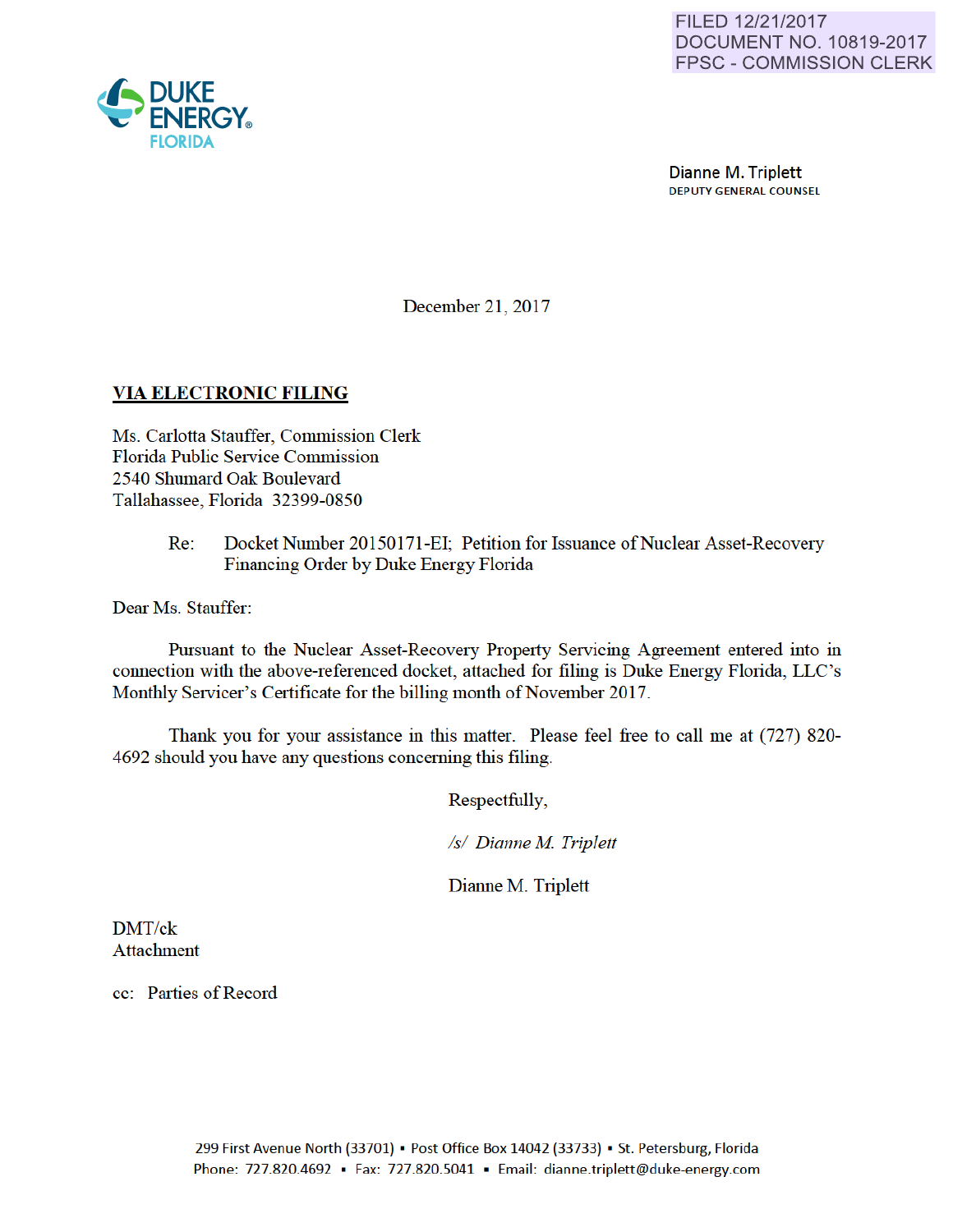## **MONTHLY SERVICER'S CERTIFICATE**

### DUKE ENERGY FLORIDA PROJECT FINANCE, LLC

#### \$1,294,290,000 Series A Senior Secured Nuclear Asset-Recovery Bonds

Pursuant to SECTION 3.01(b) of the Nuclear Asset-Recovery Property Servicing Agreement dated as of June 22, 2016 by and between Duke Energy Florida, Inc., as Servicer, and Duke Energy Florida Project Finance, LLC, as Issuer (the "Servicing Agreement"), the Servicer does hereby certify as follows:

Capitalized terms used but not defined in this Monthly Servicer's Certificate have their respective meanings as set forth in the Servicing Agreement. References herein to certain sections and subsections are references to the respective sections or subsections of the Servicing Agreement.

Current BILLING MONTH: November 2017

#### Current BILLING MONTH: 10/27/2017 - 11/28/2017

| Standard Billing for prior BILLING MONTH: October 2017         |                  |       |
|----------------------------------------------------------------|------------------|-------|
| <b>Residential Total Billed</b>                                | Ś<br>218,929,227 |       |
| Residential NUCLEAR ASSET-RECOVERY CHARGE ("NARC") Billed      | 3,947,315        | 1.80% |
| General Service Non-Demand Total Billed                        | 22,095,746       |       |
| General Service Non-Demand NARC Billed                         | 331,657          | 1.50% |
| General Service Billed                                         | 1,119,005        |       |
| General Service NARC Billed                                    | 17,057           | 1.52% |
| General Service Demand Total Billed                            | 109,354,033      |       |
| General Service Demand NARC Billed                             | 2,027,244        | 1.85% |
| Curtailable Total Billed                                       | 719,051          |       |
| <b>Curtailable NARC Billed</b>                                 | 9,674            | 1.35% |
| Interruptible Total Billed                                     | 9,569,379        |       |
| Interruptible NARC Billed                                      | 207,382          | 2.17% |
| <b>Lighting Total Billed</b>                                   | 2,055,095        |       |
| <b>Lighting NARC Billed</b>                                    | 11,311           | 0.55% |
| YTD Net Write-offs as a % of Total Billed Revenue (see Note 1) |                  |       |
| Non-Residential Class Customer Write-offs                      |                  |       |
| Residential Class Customer Write-offs                          |                  |       |
| <b>Total Write-offs</b>                                        | 0.17%            |       |
| <b>Aggregate NARC Collections (see Note 2)</b>                 |                  |       |
| Total NARC Remitted for Current BILLING MONTH                  |                  |       |
| <b>Residential NARC Collected</b>                              | \$<br>4,024,041  |       |
| General Service Non-Demand NARC Collected                      | 337,953          |       |
| <b>General Service NARC Collected</b>                          | 17,365           |       |
| General Service Demand NARC Collected                          | 2,066,454        |       |
| <b>Curtailable NARC Collected</b>                              | 10,019           |       |
| Interruptible NARC Collected                                   | 211,721          |       |
| <b>Ughting NARC Collected</b>                                  | 11,354           |       |
| <b>Sub-Total of NARC Collected</b>                             | 6,678,907<br>\$  |       |
| <b>Total Current NARC Collected and Remitted</b>               | \$<br>6,678,907  |       |
|                                                                |                  |       |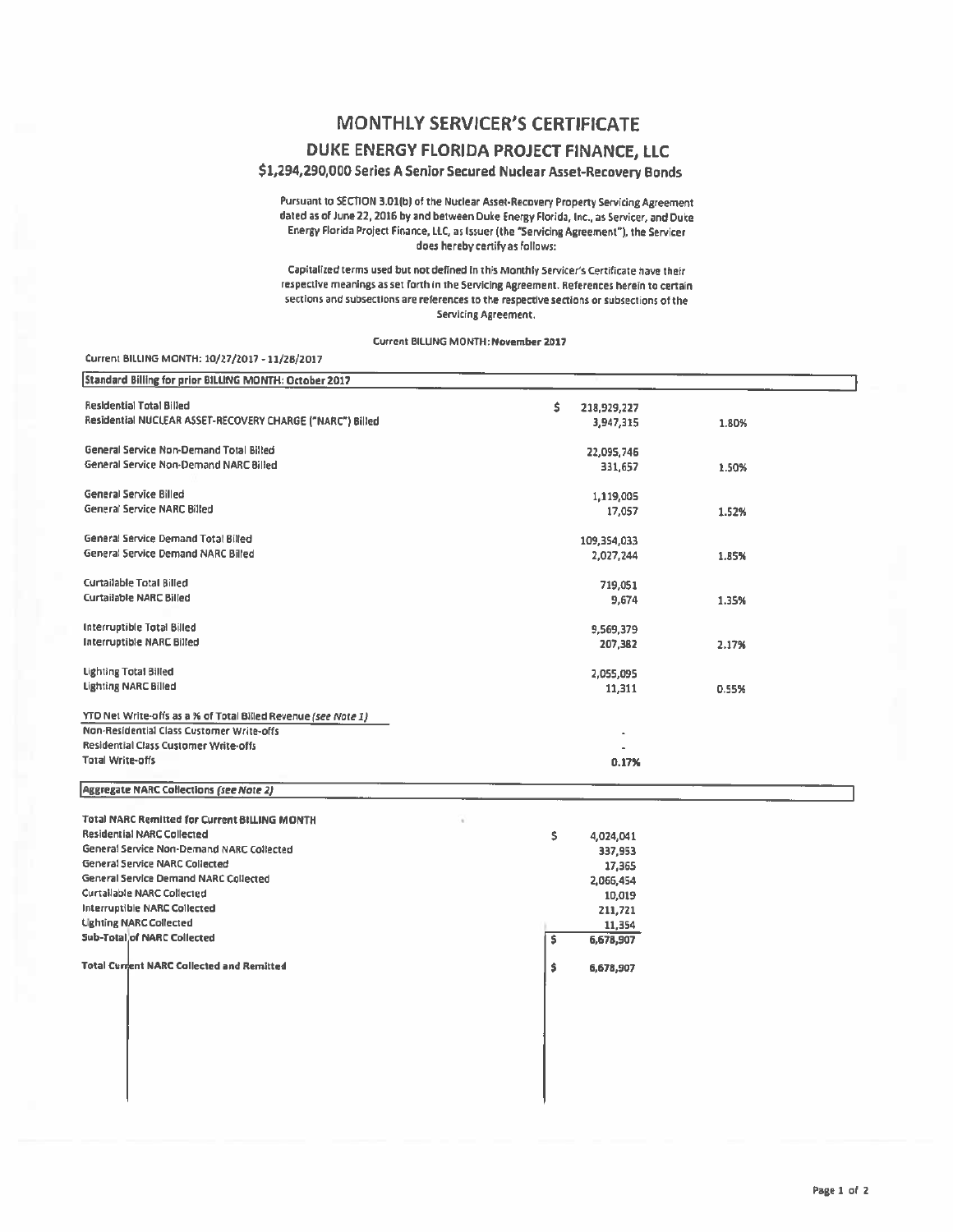Aggregate NARC Remittances for September 2017 BILLING MONTH Aggregate NARC Remittances for October 2017 BILLING MONTH Aggregate NARC Remittances for November 2017 BILLING MONTH Aggregate NARC Remittances for December 2017 BILLING MONTH Aggregate NARC Remittances for January 2018 BILLING MONTH Aggregate NARC Remittances for February 2018 BILLING MONTH **Total NARC Remittances** 

Current BILLING MONTH: 10/27/2017 - 11/28/2017

Executed as of this 21st day of December 2017.

\$ 9,860,111 7,861,175 6,678,907 N/A N/A  $N/A$ 24,400,192 \$

DUKE ENERGY FLORIDA, LLC, as Servicer

By:

**David Doss** Director, Electric Utilities and Infrastructure

\*\* Note 1: NARC Write-off not applied to individual customer classes. \*\*Note 2: NARC collections allocated based on prior month billings. CC: DUKE ENERGY FLORIDA PROJECT FINANCE, LLC